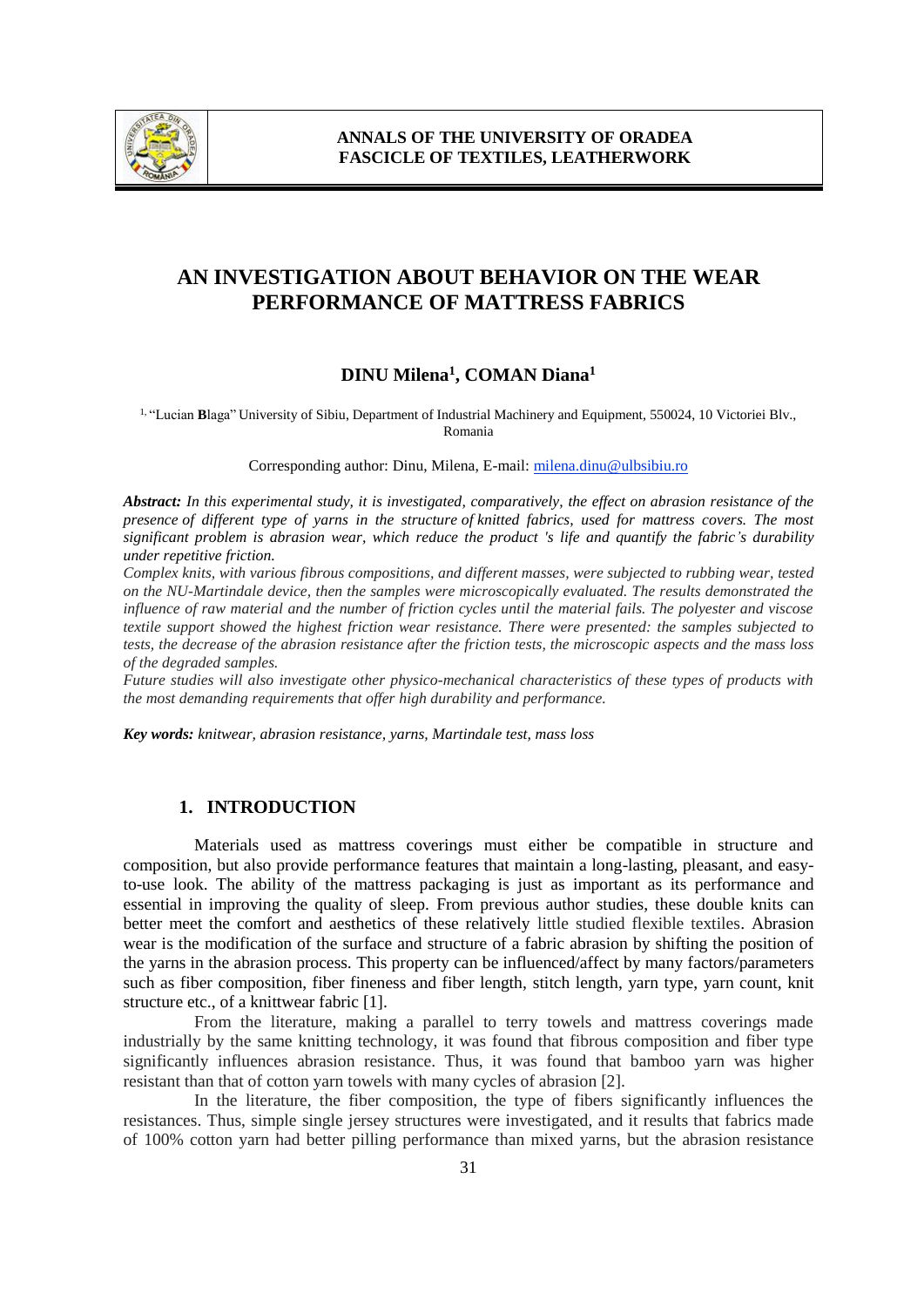

### **ANNALS OF THE UNIVERSITY OF ORADEA FASCICLE OF TEXTILES, LEATHERWORK**

was the smallest. Polyester is generally considered to have the best abrasion resistance, but it is also demonstrated that polyester-cotton combinations appear to present the best abrasion resistance [3].

Other research has shown the effect of using carded and combed yarns on friction wear of circular knits, concluding that there are small minor differences in the abrasion test and more to the pilling [4].

Detailed studies were also carried out with compact yarns and conventional yarns in knitted fabrics [5], with different raw materials, especially bamboo and cotton in raschel fabrics and knits [6].

Resistance to abrasion and pilling is therefore a major concern for both, customers and manufacturers for whom the diversification of low-volume household textiles remains a topical issue. We appreciate the importance of industrial technologies in textile firms where the realization of the quality of these materials is an important factor [7].

Many studies have investigated the effect of pilling and abrasion on various types of knitwear, but for composite knitted fabrics used as double-sided coverings and filling structures there are almost nonexistent. As a result, the authors have proposed to analyze these types of successfully used knitwear for mattress coverings.

#### **2. EXPERIMENTAL PART**

In this experimental study, the abrasion resistance properties of knits, were investigated according to the type of raw material. Four types of knitted samples, with different compositions, shown in Table 1, were investigated.

| <b>Knitted</b><br>fabric<br>code | Type of yarn           | <b>Linear</b><br>density<br>(text) | Content of the yarn in<br>the knitted fabric<br>$(\%)$ | Mass per unit<br>area<br>$(g/m^2)$ |
|----------------------------------|------------------------|------------------------------------|--------------------------------------------------------|------------------------------------|
|                                  | Cotton                 | 24                                 | 36,05                                                  |                                    |
| F1                               | <b>PES</b>             | 16,6                               | 29,3                                                   | 260                                |
|                                  | PES-filler yarn        | 133,3                              | 34,65                                                  |                                    |
|                                  | 70% viscose+30% wool   | 20                                 | 44                                                     |                                    |
| F2                               | <b>PES</b>             | 16,6                               | 16,1                                                   | 320                                |
|                                  | PES-filler yarn        | 133,3                              | 39,9                                                   |                                    |
|                                  | $50\%$ PES+50% viscose | 20                                 | 50,43                                                  |                                    |
| F3                               | <b>PES</b>             | 16,6                               | 29,51                                                  | 254                                |
|                                  | PES-filler yarn        | 133,3                              | 20,06                                                  |                                    |
|                                  | 70%bamboo+30%viscose   | 20                                 | 68,17                                                  |                                    |
| F4                               | <b>PES</b>             | 16,6                               | 15,63                                                  | 260                                |
|                                  | PES-filler yarn        | 133,3                              | 16,2                                                   |                                    |

 $T_{a}L1_{a}1_{c}$  *Characteristics of the fabrics of tested knitted*  $\mathcal{L}_{a}$ 

The knits were tested with the Nu-Martindale Model 864 equipment for friction wear resistance. The wear resistance of the samples was evaluated after 5 different friction cycles: 1.000, 3000,5000,12000,15000.

Abrasion resistance of mattress coverings by the Martindale method was achieved in accordance with: SR EN ISO 12947-1: 2008, Textiles-Determination of the abrasion resistance of fabrics by the Martindale method Part 1: Martindale abrasion testing.

The evaluation of abrasion resistance of knits is determined by controlling the deterioration of specimens, microscopic aspect, and mass loss. The mass loss through abrasion is checked at the digital analytical balance and is related to the initial weight of the samples.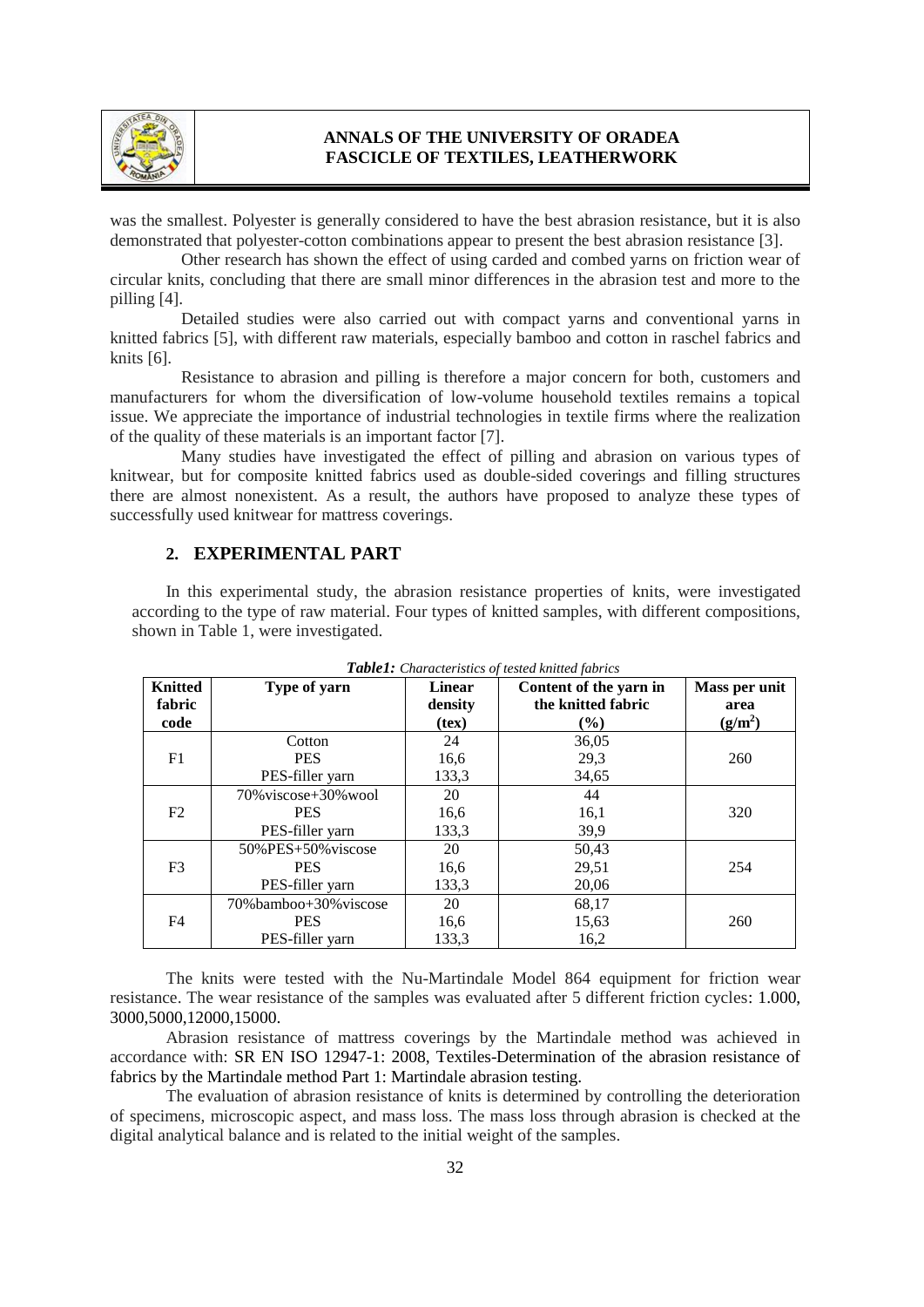

# **3. RESULTS AND DISCUSSION**

The partial results obtained from the test, gradual degradation of samples and the intervals at which the samples were evaluated, are shown in Table 2.

| Knitted<br>fabric<br>Number<br>of cycles | <b>1000</b> | 3000 | 5000 | 12000 | 15000 |
|------------------------------------------|-------------|------|------|-------|-------|
| ${\rm F}1$                               |             |      |      |       |       |
| $\rm F2$                                 |             |      |      |       |       |
| F3                                       |             |      |      |       |       |
| ${\rm F4}$                               |             |      |      |       |       |

*Table2: Partial results, degradation of samples and evaluation interval*

Table 3 shows the results after the final number of rubbing cycles, for each test sample. Samples appearance is highlighted by comparing samples before and after testing. For more pictures the Optika digital camera microscope was used, capturing pictures directly on the computer. In the captured images we can see the breaking of the yarns in the most used areas.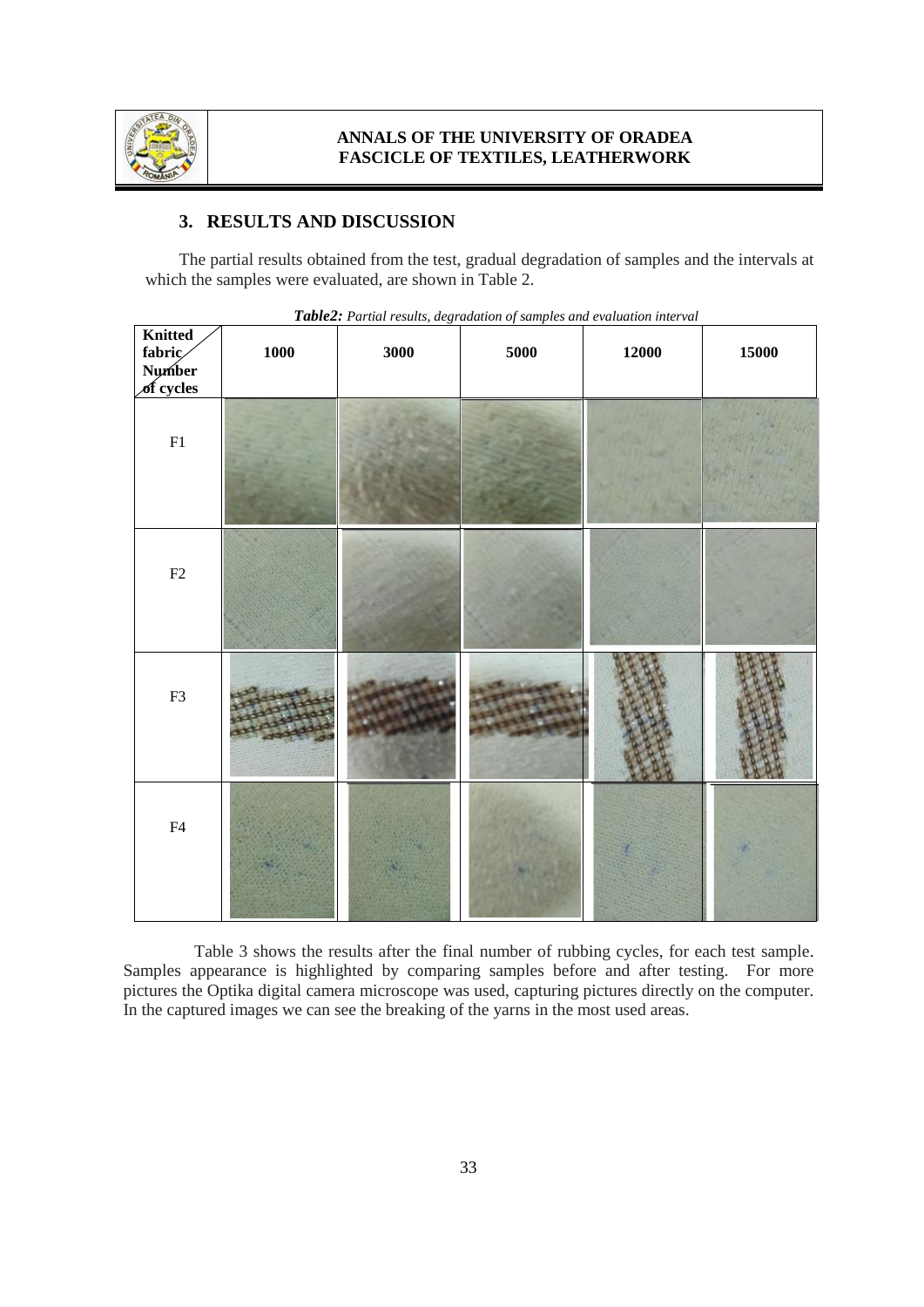

# **ANNALS OF THE UNIVERSITY OF ORADEA FASCICLE OF TEXTILES, LEATHERWORK**

| <b>Table3:</b> The microscopic appearance of the knitwear samples following the influence of the number of abrasion |  |  |
|---------------------------------------------------------------------------------------------------------------------|--|--|
|                                                                                                                     |  |  |

| cycles                   |                                                                             |                        |                       |  |  |
|--------------------------|-----------------------------------------------------------------------------|------------------------|-----------------------|--|--|
| <b>Knitted</b><br>sample | The number of<br>cycles after the<br>$\rm specimen$<br>${\bf deteriorates}$ | Sample before the test | Sample after the test |  |  |
| F1                       | 14166                                                                       |                        |                       |  |  |
| F2                       | 18483                                                                       |                        |                       |  |  |
| F3                       | 22300                                                                       |                        |                       |  |  |
| F4                       | 16233                                                                       |                        |                       |  |  |



*Fig.1*: *Influence of the number of cycles on the deterioration of the knitted samples*

After analyzing the graphical representation in **Fig. 1**, we can observe:

- the highest resistance to abrasion stress is shown by the sample F3 and the lowest value for abrasion resistance is shown by the sample F1, the sample F3 shows a higher abrasion resistance of 57.41% compared to the least resistance sample, the sample F1;
- F2 sample has an abrasion resistance higher than sample F1 by 30.47%;
- F4 sample shows an improvement in resistance to sample F1, the value being 14.63% higher.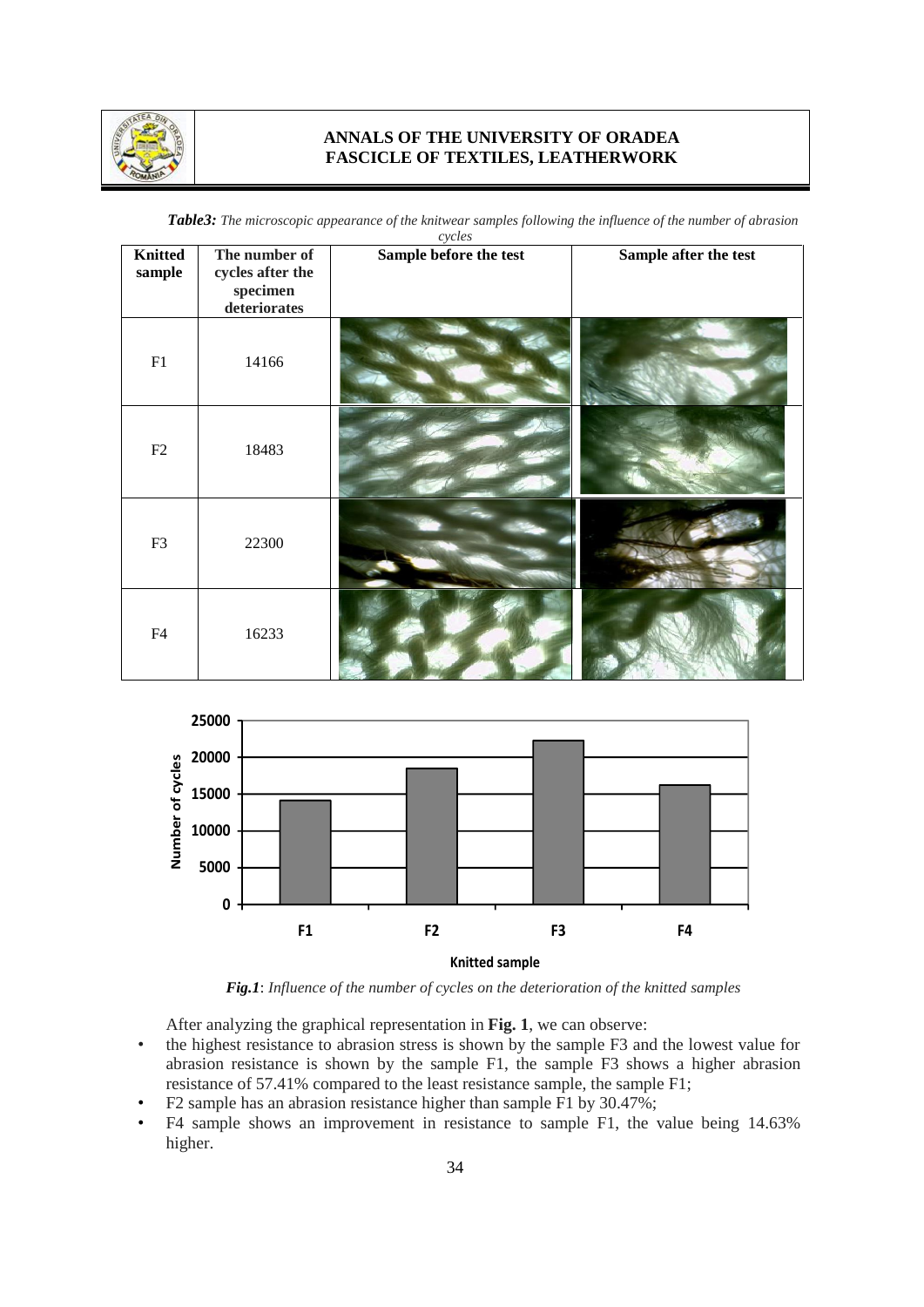

#### **ANNALS OF THE UNIVERSITY OF ORADEA FASCICLE OF TEXTILES, LEATHERWORK**

The mass loss of the material subjected to friction wear test demonstrates the high abrasion resistance of the polyester support and viscose due to the advanced mechanical resistance of the synthetic fibers, but also to the high-tenacity viscosity-resistant viscose fibers. On the other hand, according to the literature  $[2,3]$ , cotton + polyester knit and wool + viscose, have lower strength and corresponding mass losses, being relatively higher than other samples subjected to testing. The bamboo + viscose composition is found approximately at the middle of the resistance drops and the table drop corresponds to that reported in literature for other types of knits [2], graphically represented in **Fig. 2**. The materials for mattress coverings tested (F1-F4 samples), abrasion quality was found to become poor with increasing number of cycles. Between the initial weight and the final weight after the damage to the maximum number of cycles, the percentage mass losses were graphically represented, resulting higher losses on the sample containing cotton and the wool content, which is consistent with other previous studies [2 ,3]. In Table 4 are presented the values for mass loss of the knitted samples.

| <b>Tuble 7.</b> Inters toss of Kniffed sumples |                  |                           |  |  |  |
|------------------------------------------------|------------------|---------------------------|--|--|--|
| <b>Knitted sample</b>                          | <b>Mass</b> loss | <b>Number of friction</b> |  |  |  |
|                                                | $($ %)           | cycles                    |  |  |  |
|                                                | 2.03             | 14166                     |  |  |  |
| F2                                             | 1.76             | 18483                     |  |  |  |
| F3                                             | l.23             | 22300                     |  |  |  |
| F4                                             |                  | 16233                     |  |  |  |



**Knitted sample**

*Fig.2*: *Graphical representation of mass loss of abraded knitted supports*

#### **4. CONCLUSIONS**

The values obtained for the friction cycles up to the degradation of the complex knitted fabrics are different, being mainly influenced by the raw material used to obtain the mattress fabrics. We have carried out an investigation that can be useful to the house textile industry engineerins to correctly claim the right types of high-quality material.

The materials used for the investigations are promising for the duration of use, the best resistance being conferred by the blend of polyester with viscose, then the viscose with bamboo. Future studies will expand the incorporation of other fibrous supports into products for knitted mattresses and resonance investigations in the correct and suitable technological choice.